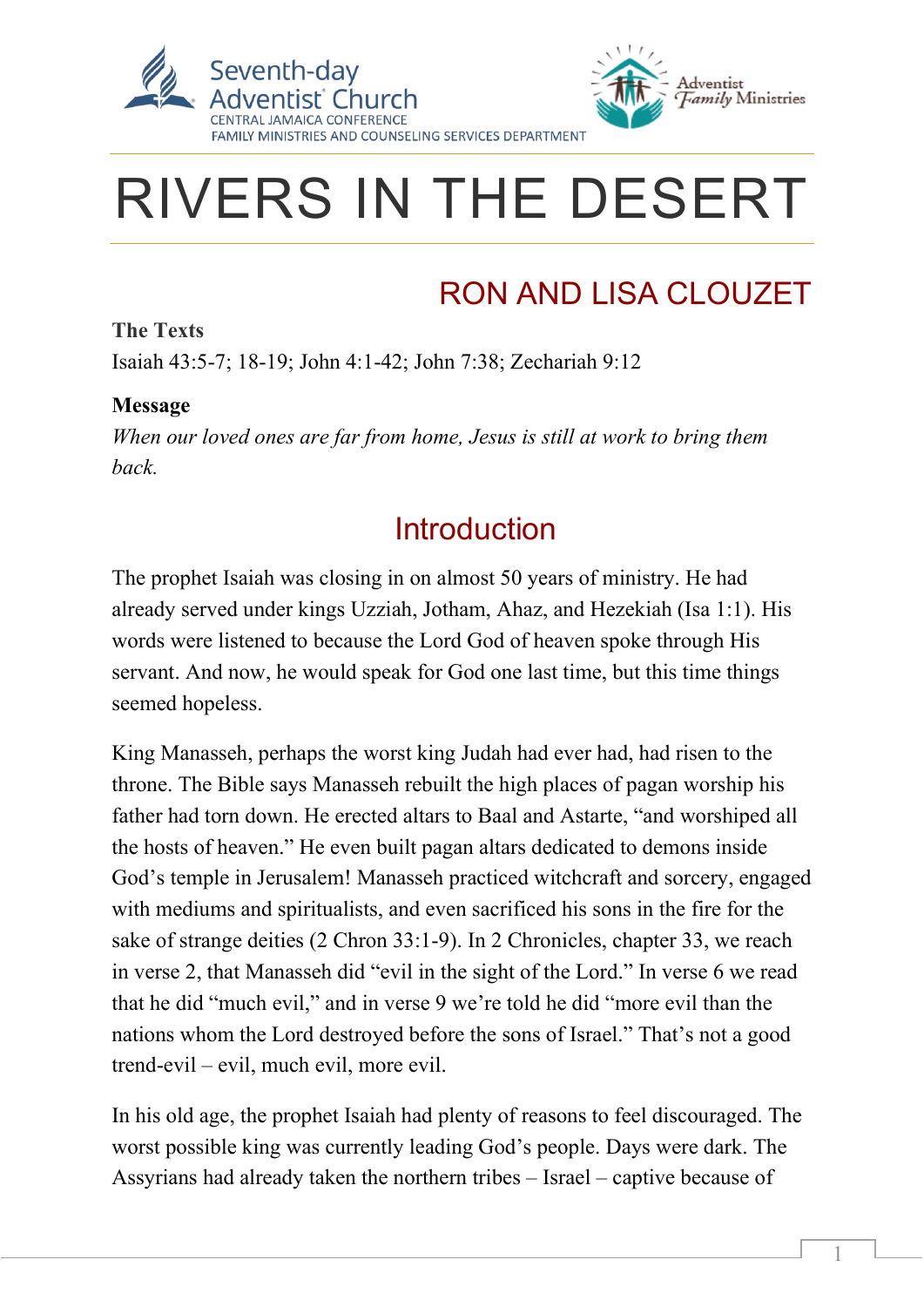



their unfaithfulness to God. Judah was getting very close to the same destiny. It wouldn't be the Assyrians this time, but the Babylonians who would plunder Judah and take their sons and daughters to exile. Since God's people did not respond to Him in times of prosperity, God, in His infinite wisdom and mercy, would try yet again by allowing them times of adversity.

Was all hope lost that Israel could be redeemed?

# The Promise of Isaiah

At this point in Judah's history is when Isaiah wrote some of his most wonderful prophecies. Isaiah 40 to 66 is so full of hope that scholars have for years doubted this could come from the same author. They call this section of Isaiah "Second Isaiah," as if this was a different prophet. But it wasn't. This was the same man that responded to God's call in his youth (Isa 6:1-8). And in the worst of times, he wrote the best of words.

*"Fear not, for I am with you; I will bring your descendants from the east, [from Babylon and Medo-Persia] And gather you from the west [from Greece]; I will say to the north, 'Give them up!' [the north: the Seleucid kings] And to the south, 'Do not keep them back!' [the south: the Ptolemaic kings] Bring My sons from afar, And My daughters from the ends of the earth – Everyone who is called by My name, Whom I have created for My glory; I have formed him, yes, I have made him." Isaiah 43:5-7*

One hundred years before Nebuchadnezzar, king of Babylon, took the Jews captive, God prophesied through Isaiah that He would bring them back. Not only them, but also other captives from future enemies.

Do you know people who are captives of the enemy? Do you have loved ones right now who are not walking with the Lord, who seem distracted with the world or consumed with worry or overwhelmed by the cares of life? Have you been praying for those close to your heart, day after day, week after week, month after month, even year after year without apparent results? Do not despair: *when our loved ones are far from home, Jesus is still at work to bring them back.* God knows what He is capable of. He loves those whom we love with an undying love. Though even we may forget, from time to time, He will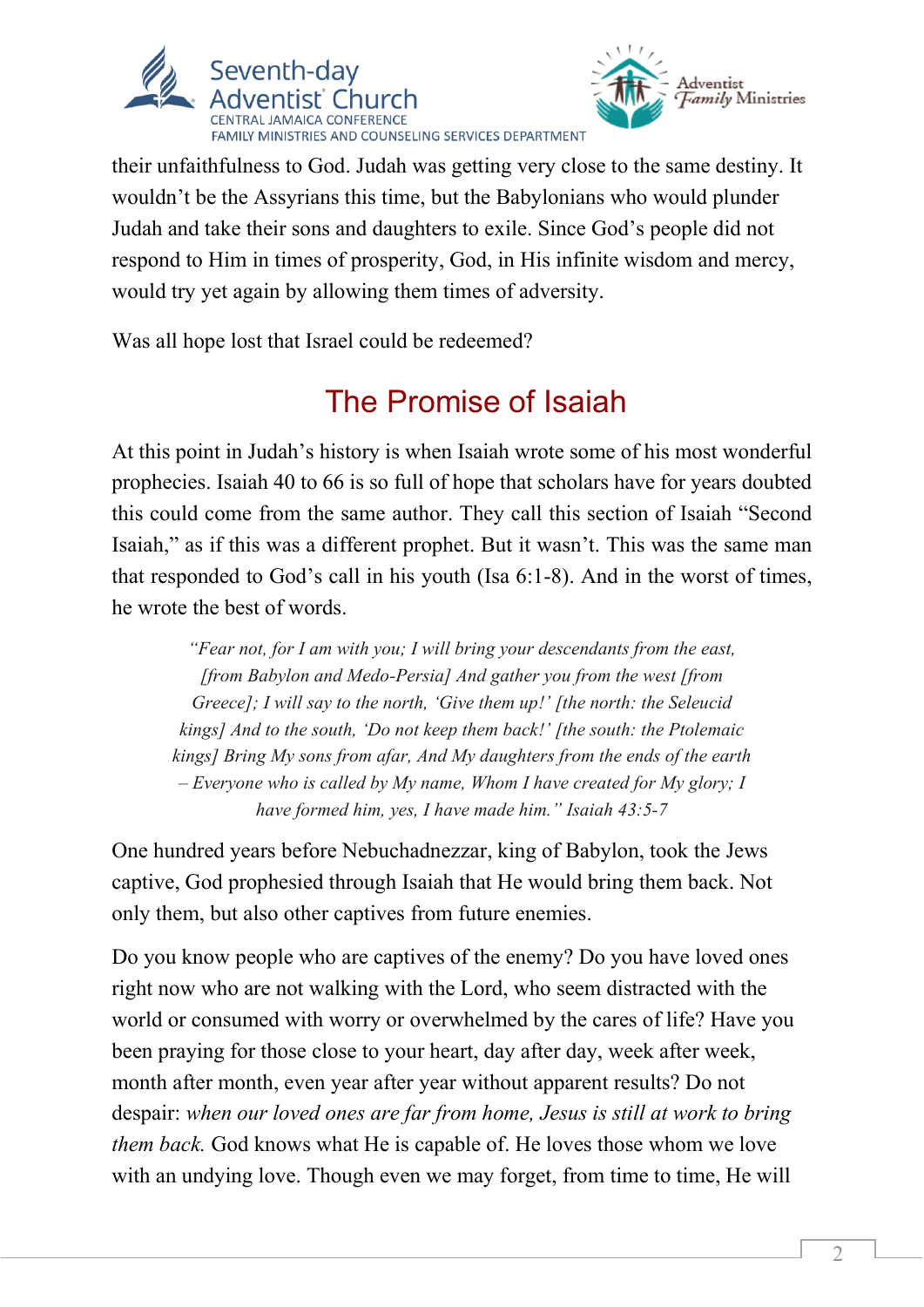



never forget them. As Isaiah said, they are all "inscribed…on the palms of [His] hands" (Isa 49:16).

How can we know God is at work when we fail to see our loved ones return home?

We know it because of what Isaiah says later in that same chapter. Isaiah 43:18-19:

*"Do no remember the former things, No consider the things of old. Behold, I will do a new thing, Now it shall spring forth; Shall you not know it? I will even make a road in the wilderness and rivers in the desert."*

Rivers in the desert? A road in the wilderness? What is that about?

### The Promise Realized

God is alluding to His mighty acts in the past. When the people of Israel were slaves in Egypt, God in His mercy made a pathway for them through the Red Sea. But that was "the former things…the things of old." He is now planning "a new thing." Instead of causing dry land in the midst of the sea for Israel to cross to freedom, He will make rivers in the desert for Judah to return home from Babylon. You see, Babylon was East of Palestine, in modern-day Iraq. But in between those lands was forbidding territory: such dry desert and mountains that anyone attempting to cross it would certainly perish. Instead, anyone coming from the east or going there had to go north. They had to circumvent the desert. But God, who is not limited by anything, promises a "river" road through the midst of the desert, in order to get home more quickly.

A beloved servant of the Lord, Ellen White, once wrote: "Our heavenly Father has a thousand ways to provide for us of which we know nothing. Those who accept the one principle of making the service of God supreme, will find perplexities vanish, and a plain path before their feet" (*The Ministry of Healing,*  p. 481). In other words, when we run out of options, God still has many at His disposal. And when it comes to bringing people back to Him, He still has plenty left in His arsenal. Here is another "thousand ways" promise: "What is it that brings man to repentance? It is Jesus Christ. How does He bring man to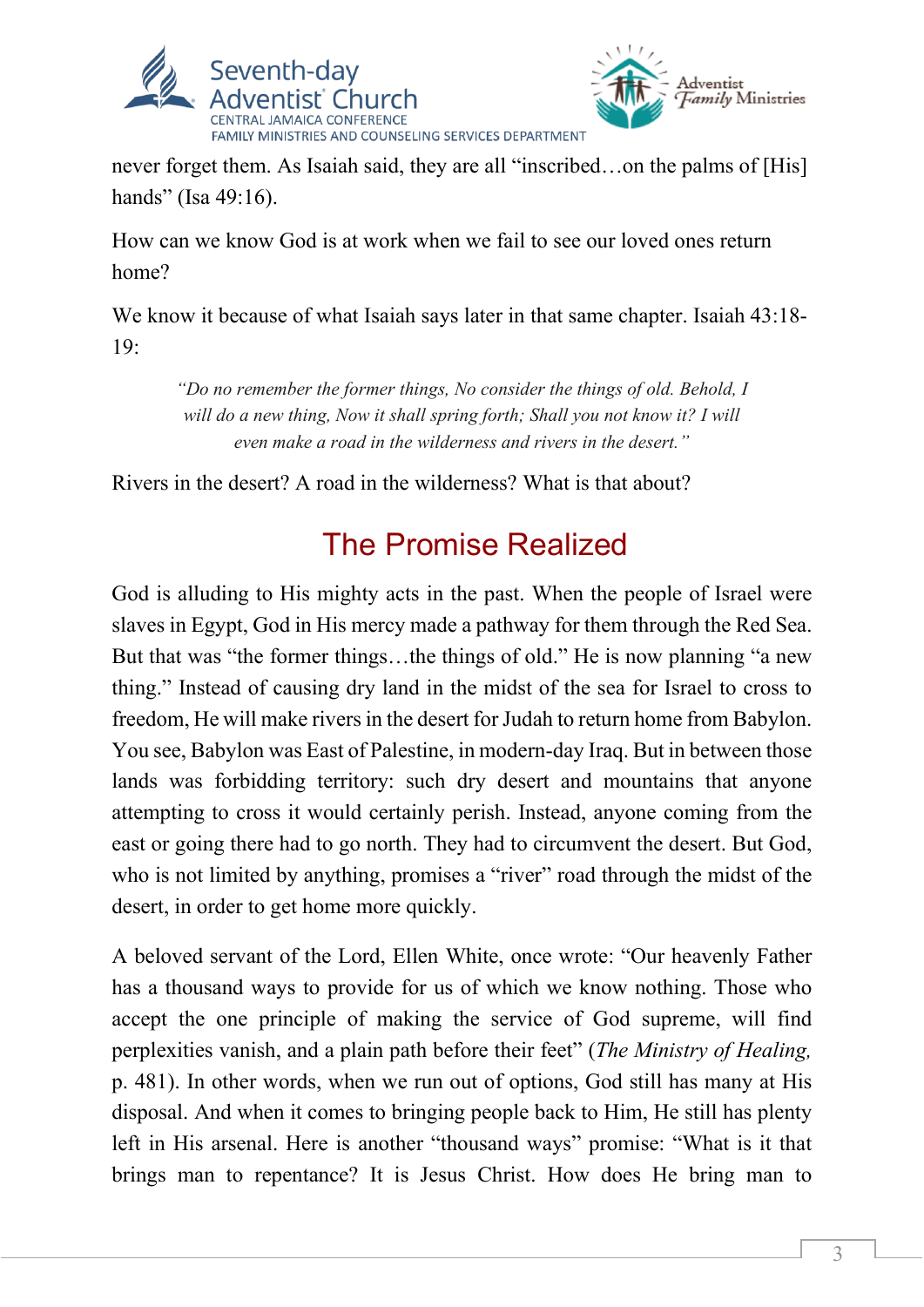



repentance? There are a thousand ways that He may do this" (*Faith and Works*, p. 64).

I often think and pray with this in mind: "Lord," I pray, "use one of Your thousand ways to help my believed ones open their eyes to see their need of you. You have many ways to accomplish this. Use one of them for their sake!"

Our vision is very limited. We see just what is in front of us; and even then, we often misinterpret what we actually see. But God sees in front, in back, on each conceivable side, and beyond for miles and millennia. He sees all there is to see to assess the situation. And even though He will not bend the will of human beings to follow Him, He can work effectively all around them to help them see what He sees so well.

Years ago, one of use was walking early in the morning, thinking about what the psalmist had said in the longest of the psalms: "You established the earth, and it abides. They continue this day according to Your ordinances, for all are Your servants" (Ps 119:90-91). The verse is talking about Creation and the fact that the laws of creation continue to obey Him to this day. Why? Such laws are His servants. In another version it simply reads: "All things are Your servants."

God will not infringe on the will of our loved ones. He will not force His love and grace upon any who refuse to accept it. But everything else that surrounds them is subject to His command. "All things" are His servants. That's why He knows of a thousand ways available to solve problems. *When our loved ones are far from home, Jesus is still at work to bring them back.*

#### The Woman of Samaria

In John 4, we are told about a time when Jesus needed to travel from Judea in the south to Galilee in the north. Between Judea and Galilee was Samaria. Hundreds of years before, Samaria was the central area of the northern tribes of Israel who walked away from God and adopted the customs of pagan nations following other gods. When the Jews came back from Babylon, they were cured from idolatry, and they determined that what happened to the Samaritans would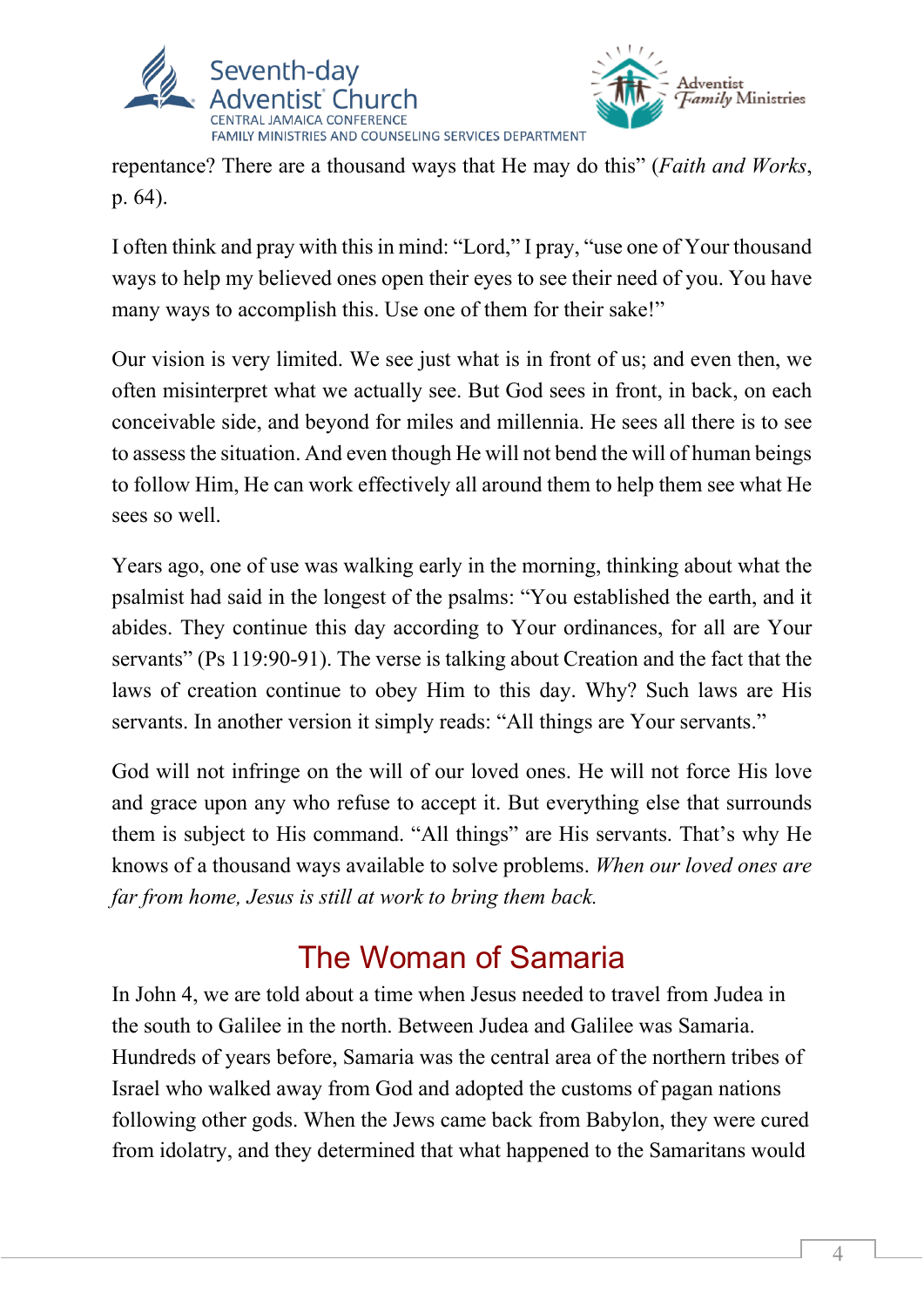



never happen to them. They grew to despise the Samaritans. They considered them worse than the Gentiles – and they called the Gentiles dogs!

So, in Christ's time, no self-respecting Jew would willingly walk through Samaria. The quickest route from Judea to Galilee was through Samaria. Instead, however, they would walk east, cross the Jordan, and walk north through Perea  $-$  a foreign land  $-$  until they crossed the river again to enter Galilee.

Jesus often did what no one expected, or even understood, at the time. But He was guided through His ministry by the Holy Spirit (Matt 4:1, 17). He walked through Samaria and His disciples obediently followed: When He reached the outskirts of a town called Sychar at noon, it was hot, and He was thirsty. While His disciples went to town to get some food, He rested by the city's well. You probably know the story. A Samaritan woman came to draw water from the well. This caught the attention of Jesus because the time to draw water was either early in the morning or evening, never at noon. And it was a social practice: women did this together. But this woman was alone, and clearly, she was avoiding other women.

As the story unfolds (John 4:1-42), we learn that the woman had had relationship with five different men and the relationship she was involved in at the time was with someone who was not her husband. That may be one reason why she avoided other women. It became obvious to Jesus that she was very alone, ostracized, and very lost even in her own city. So, the Master offered *her* water: "Whoever drinks of this water [from the well] will thirst again," He said, "but whoever drinks of the water that I shall give him will never thirst. But the water that I shall give him will become in him a fountain of water springing up into everlasting live" (vv.13-14).

The story ends on a glorious note. The woman accepts Jesus as the Messiah, thus drinking from the true Well of Life, and in turn she *becomes* "a fountain of water" as she eagerly shares with others what she learned from the Savior! John recalls that "many" people from the city believed in Jesus "because of the word of the woman" (v.39). Her life was dry, ready to expire. But in a single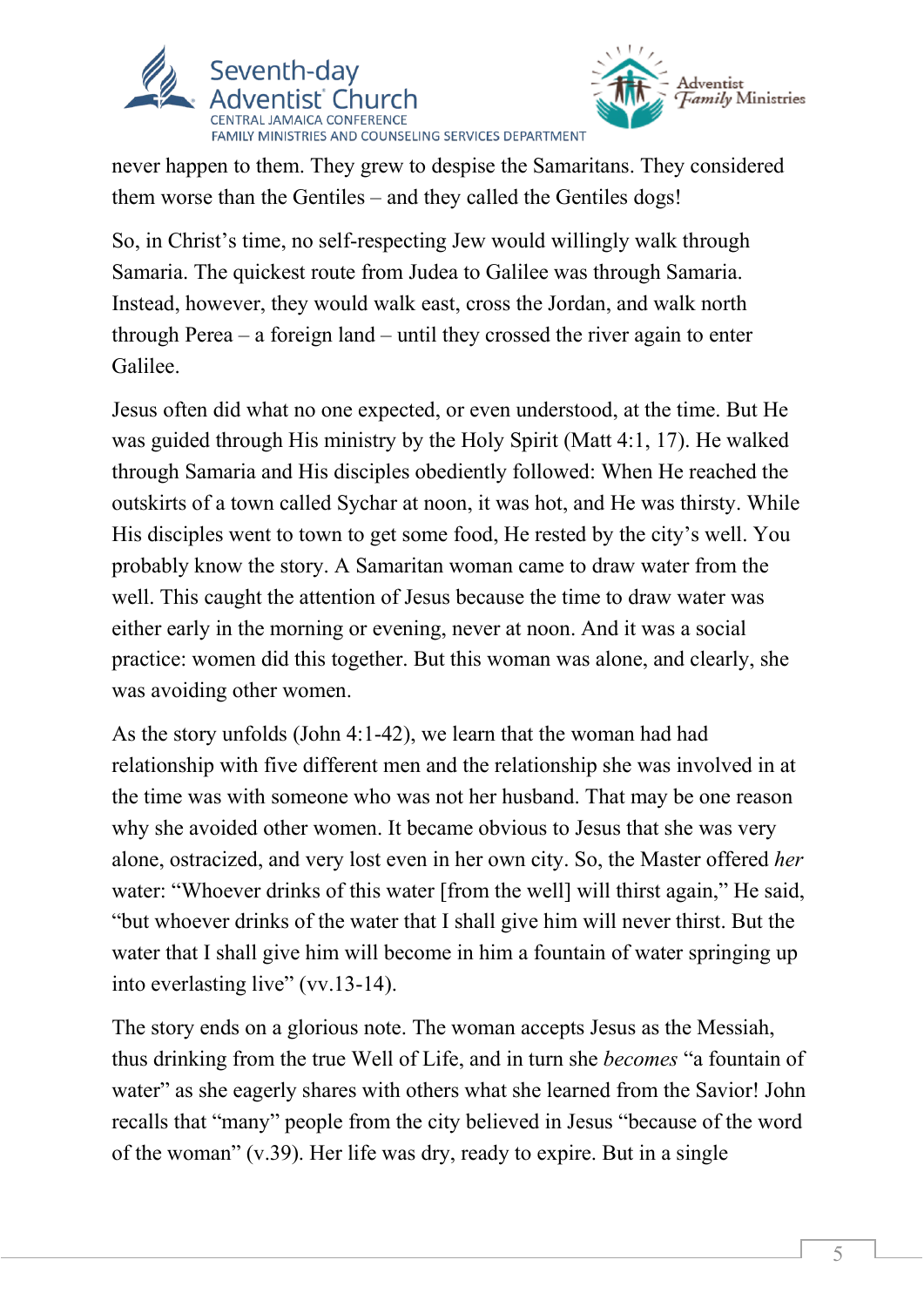



conversation, God awakened the woman to a new beginning. She saw what she'd never seen before. And she grabbed on to the hope that Jesus offered to her.

This can happen with our children who are far from home. This can happen with our siblings wandering "in the desert." This can happen with our loved ones seemingly lost in the world. In one sensible conversation with Jesus, they can become "rivers of living water." Isn't that what Jesus said? "He who believes in Me, as the Scripture has said, out of his heart will flow rivers of living water" (John 7:38). *When our loved ones are far from home, Jesus is still at work to bring them back.*

## Coming Home

In one of his books, Roger Morneau tells of a couple who had separated four years before. The man was talented and worked for a multinational corporation. As he was given more and more responsibilities at work, he stayed away from home more and more. He began to adopt the lifestyle of the corporate world, including partying, drinking, and buying expensive jewelry. He stopped going to church, criticized those who did, and argued with his wife all the time. Eventually, he began having an affair with his secretary, and moved out of the home.

His drinking turned to gambling and then to drug use. He made some poor decision at work which cost the company a lot of money, and they fired him. His life now a mess, he seriously thought about committing suicide, but decided he was too much of a coward to carry it through.

What would you do if you were the wife? What *could* she do but pray? And that's just what she did. She realized that only the mighty power of the Holy Spirit could overturn her estranged husband's life. One evening, while cooking, she heard a familiar voice on the TV. A reporter was interviewing a homeless man living under a highway overpass. It was her husband. She could hardly recognize him! The former corporate executive was reduced to eating food from garbage cans behind restaurants.